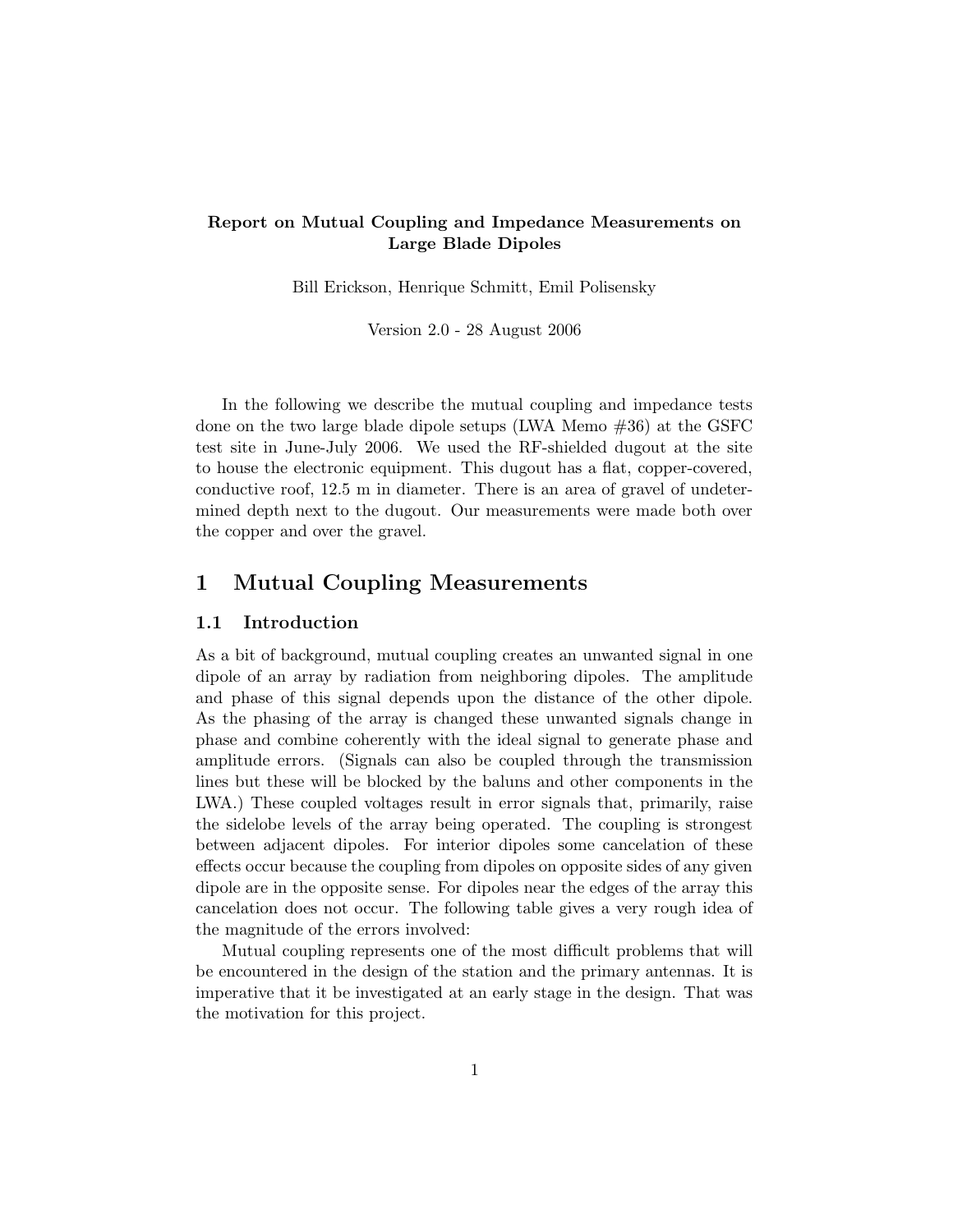| Coupling $(dB)$ | Power Ratio | Voltage Ratio (i.e. Error Voltage/Ideal Voltage) |
|-----------------|-------------|--------------------------------------------------|
| $-15$           | 0.032       | 17.8%                                            |
| $-20$           | 0.010       | $10.0\%$                                         |
| $-25$           | 0.0032      | $5.6\%$                                          |
| $-30$           | 0.0010      | $3.2\%$                                          |
| $-35$           | 0.00032     | 1.8%                                             |
| $-40$           | 0.00010     | 1.0%                                             |
| $-45$           | 0.00003     | $0.6\%$                                          |

### 1.2 Coupling data

The mutual coupling tests were made using two different setups, which can be seen in Figure 1. In both cases we transmitted a signal into one dipole and determined the amplitude and phase of the signal received by the other dipole. The first measurements were made before we were able to obtain the use of a Vector Network Analyzer. We injected a signal into one dipole from an HP signal generator and monitored this signal with the reference channel of an HP Vector Voltmeter while we simultaneously determined the amplitude and phase of the signal received by a second dipole with the second channel of the voltmeter. We made the usual tests to determine the losses and phases introduced by the transmission lines and baluns and to show that stray pickup was negligible. We made measurements at 10 MHz intervals from 10 MHz to 109 MHz (not exactly 110 MHz because of RFI at that frequency).

The second set of measurements was done in a similar way, but by this time a HP Vector Network Analyzer was rented and made available to us. In this case the signal was generated and measured by the network analyzer. We went through the usual calibration procedure, which involved the corrections for reflection and transmission losses, using features available in the analyzer. Measurements were done at 0.5 MHz intervals from 10 to 110 MHz. We found that both sets of measurements agreed very well.

#### 1.3 Coupling between orthogonal dipoles on a single stand

In Figure 2 we show the coupling between the two orthogonal dipoles of a single antenna was pleasingly low, less than -40 dB in essentially all cases.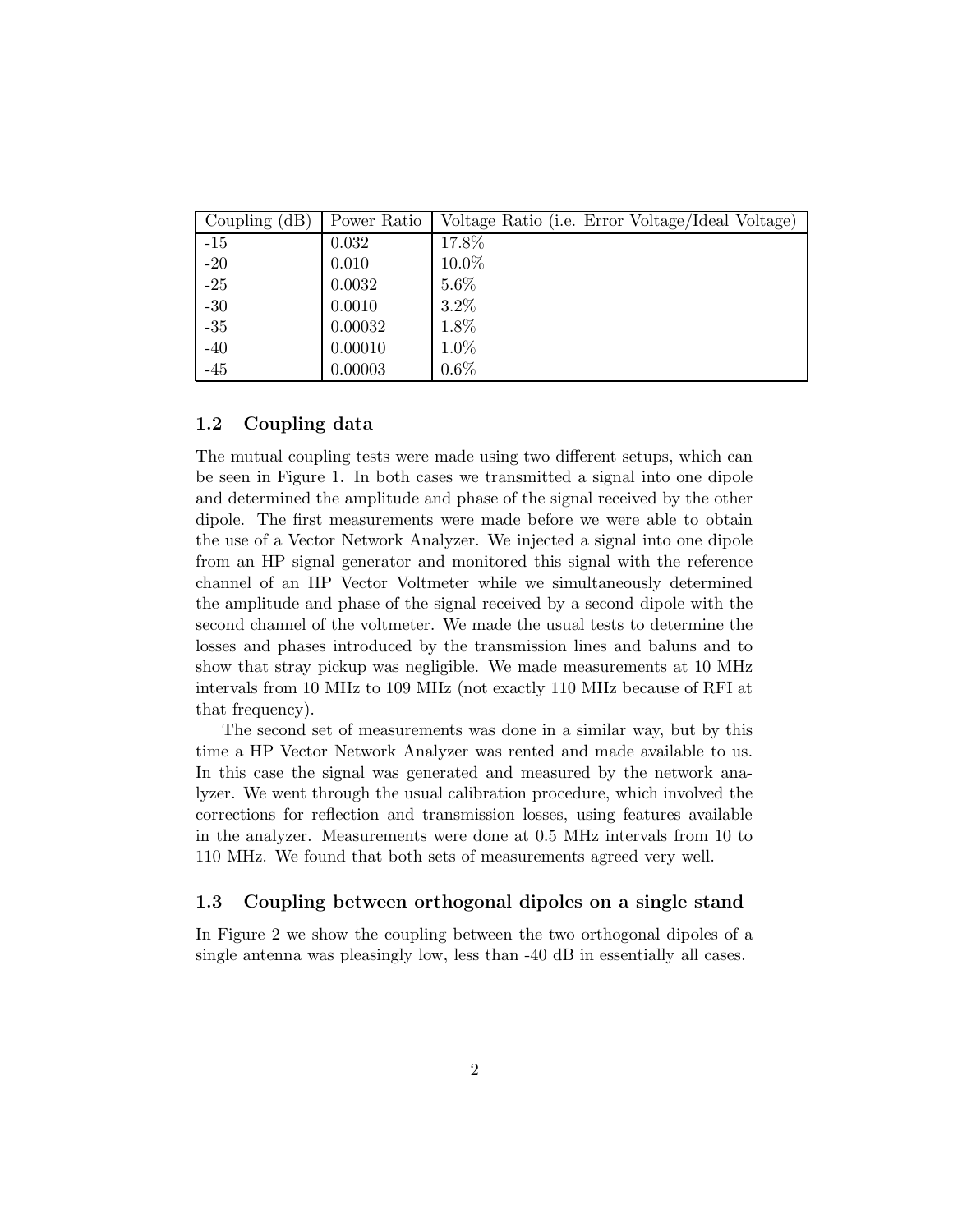

Figure 1: Schematic view of the experiment design. The calibration was done by taking into account the connecting cables, passive baluns, and pigtails.

#### 1.4 Coupling between dipoles on adjacent stands

We measured the coupling between dipoles of the two structures in the five orientations described in Figure 3. Two orientations when the structures were in a square configuration with their square sides aligned, i.e. staggered parallel dipoles and staggered orthogonal dipoles (these will be called parallel and orthogonal for simplicity), and three orientations when the structures were in a diamond configuration with their diagonals aligned, i.e. dipoles collinear, orthogonal, and broadside.

We made measurements at the closest possible spacing, 3.10m between centers for the diamonds and 2.63m for the squares, then at 4m spacing (the closest spacing in Emil's configuration), and at most 2m intervals out to a maximum spacing of 20m over gravel and 8m over copper. Figures 4, 5, 6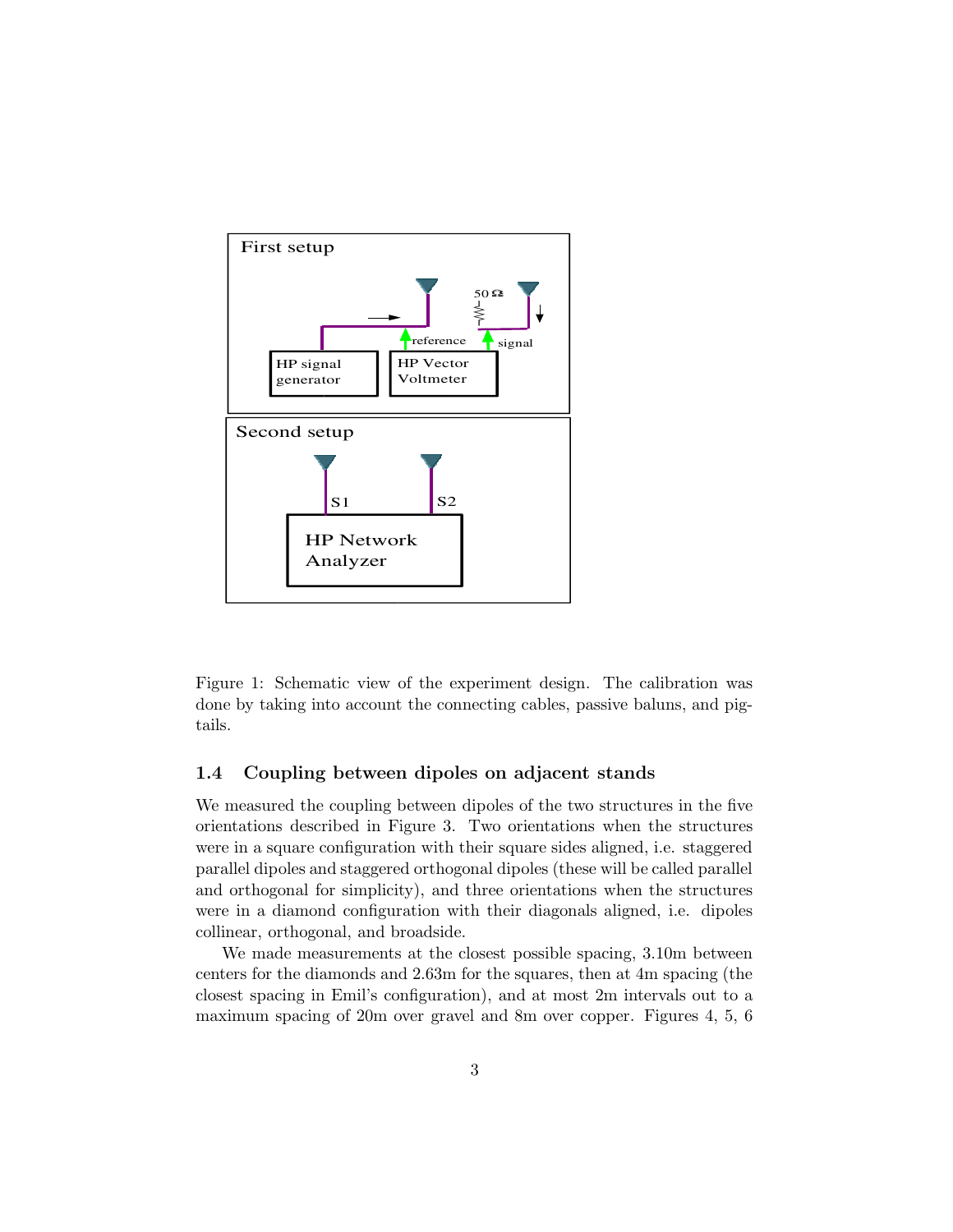

Figure 2: Coupling of 2 orthogonal dipoles in the same antenna, over two types of ground (copper in blue and gravel and red). The solid line corresponds to the first measurements (10 MHz resolution), while the dotted one corresponds to the second ones (0.5 MHz resolution). This line scheme will be used throughout this report, unless noted otherwise.

and 7 show the coupling when the antennas were separated by 4m, 6m, 8m and 20m. In the later case we show only measurements done over gravel.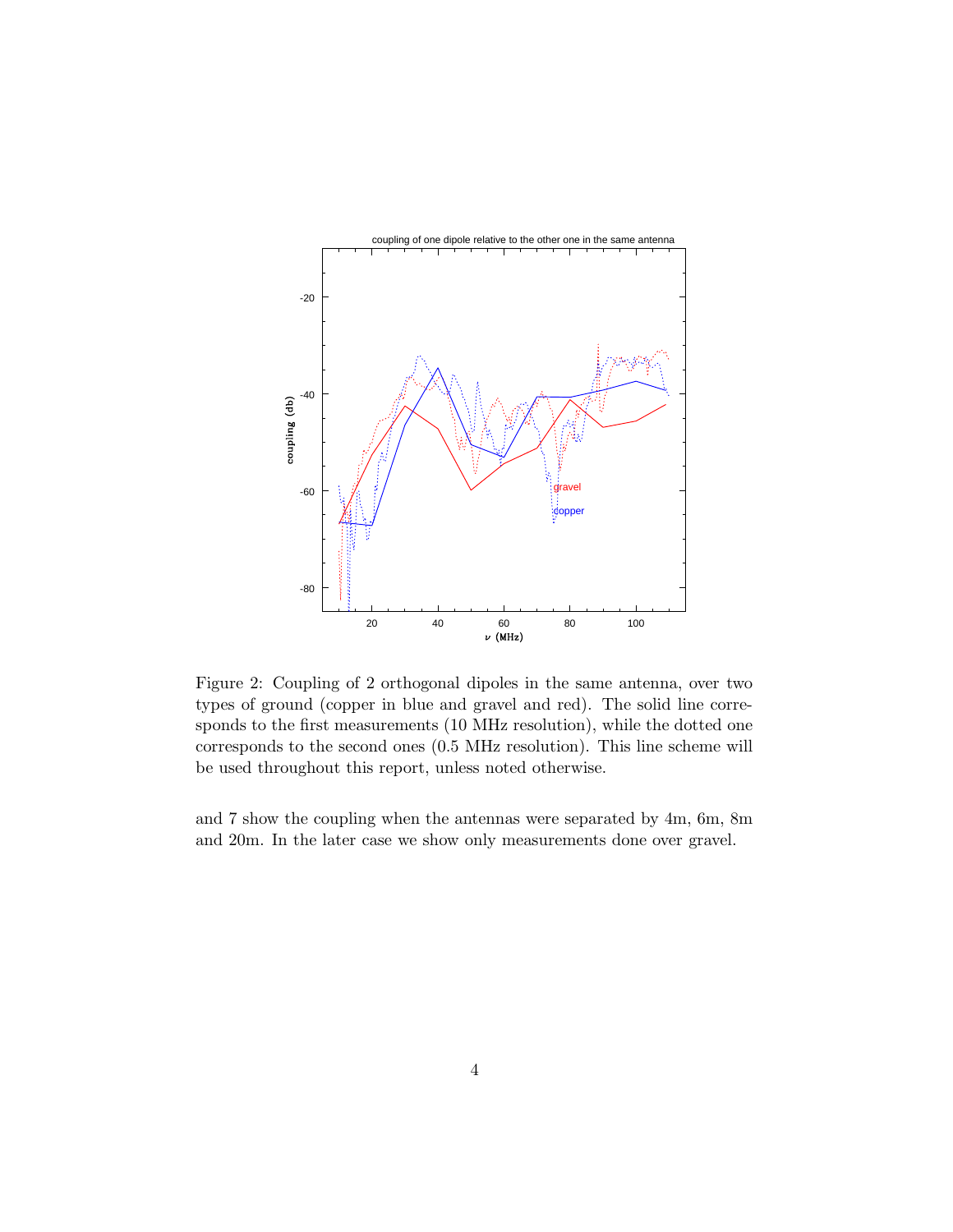

Figure 3: This Figure shows the two configurations used for our measurements, square (top) and diamond (bottom), and how the distance between the two dipoles was defined. We also list to the right of each panel which dipole orientations were measured, where the first letter corresponds to the dipole where the signal was emitted in the first antenna and the second one the dipole where the signal was being measured in the second antenna.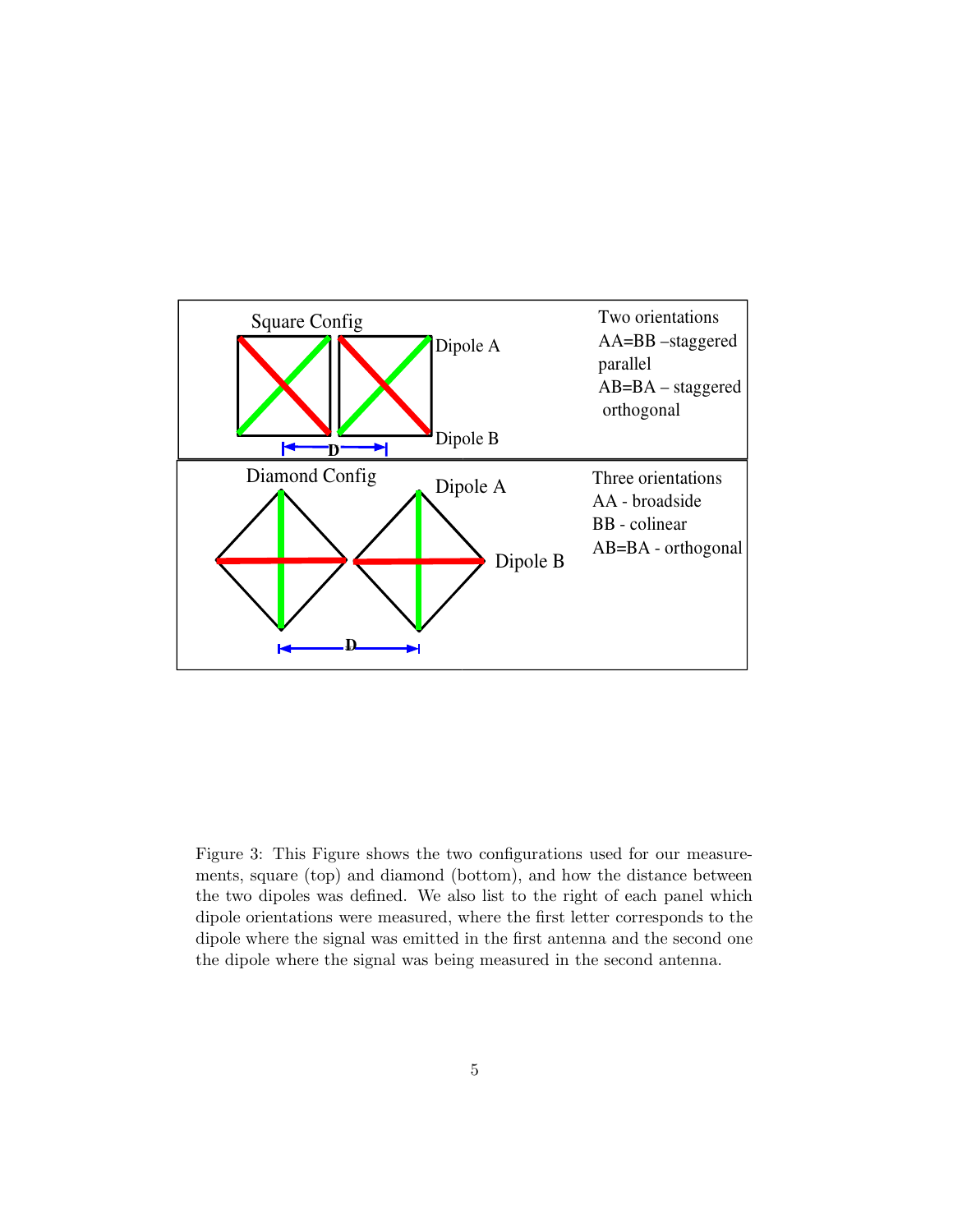

Figure 4: Mutual coupling for antenna in a diamond (top) and square (bottom) pattern, separated by 4 m. The left column shows the measurements made over gravel and the right one shows the measurements made over the copper roof. The solid and dotted lines correspond to the 1st and 2nd set of measurements, respectively.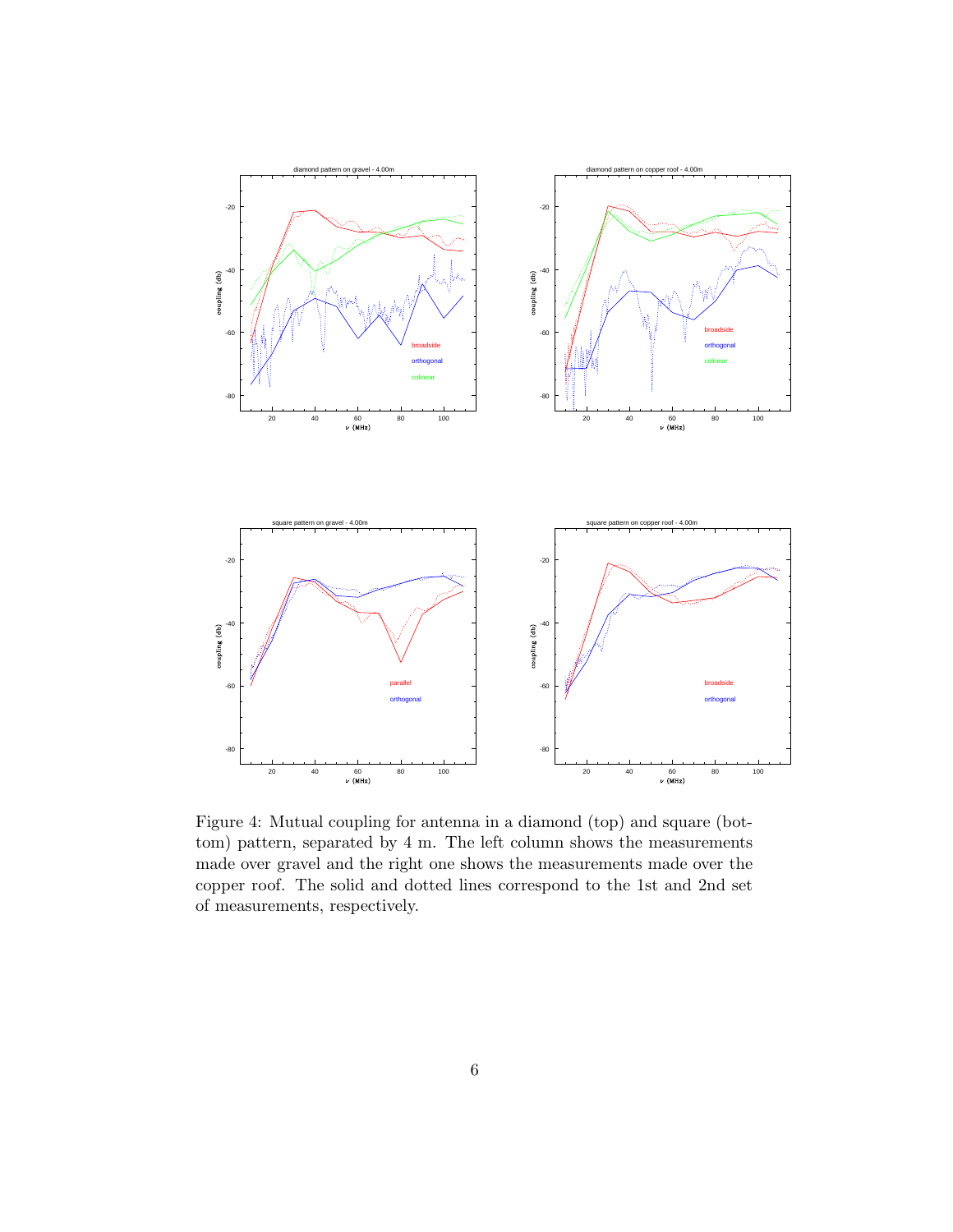

Figure 5: Mutual coupling for antenna in a diamond (top) and square (bottom) pattern, separated by 6 m. The left column shows the measurements made over gravel and the right one shows the measurements made over the copper roof. The solid and dotted lines correspond to the 1st and 2nd set of measurements, respectively.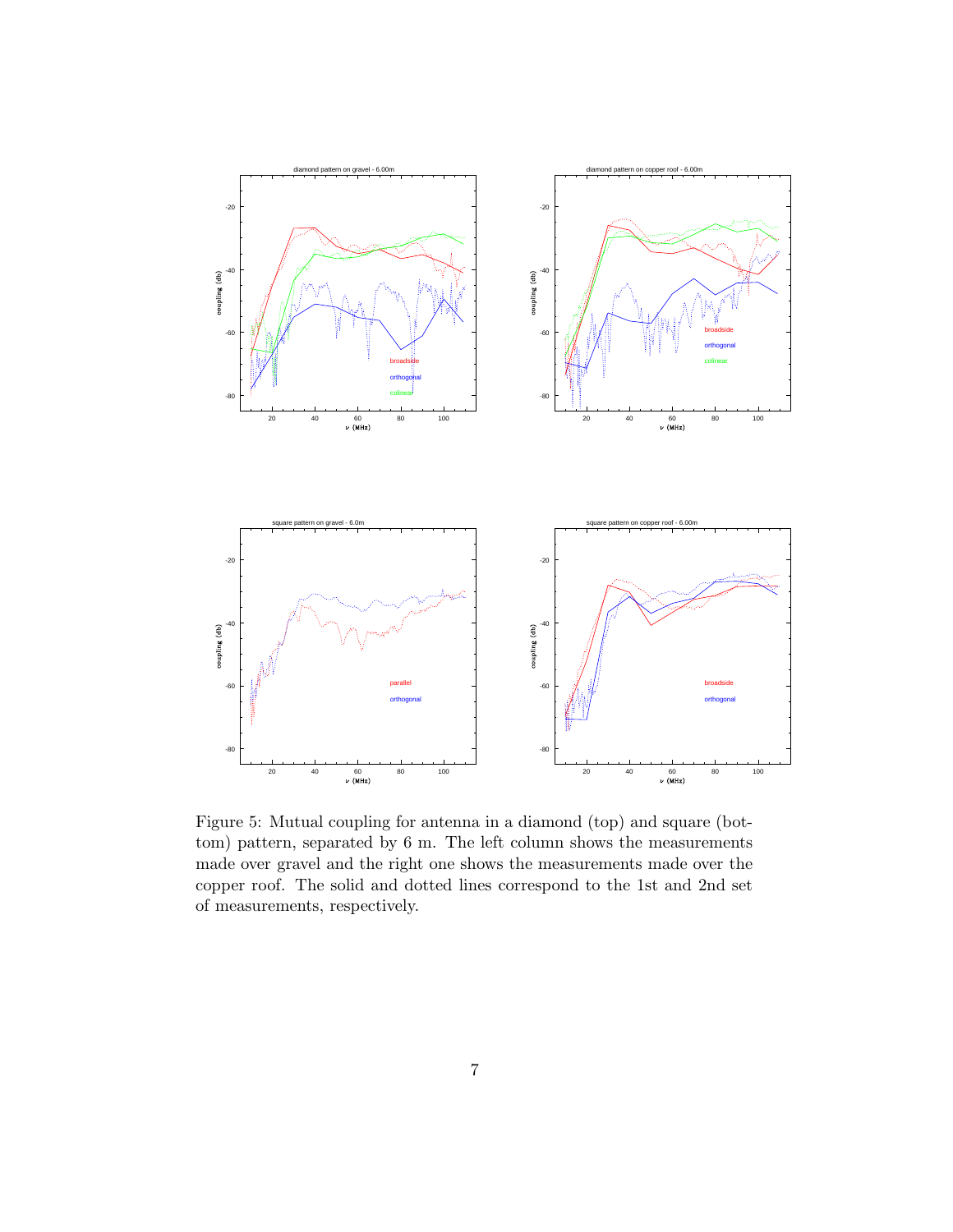

Figure 6: Same as Figure 4 but for a separation of 8 m. In the case of the square configuration the measurements over the copper roof were done only for the second setup.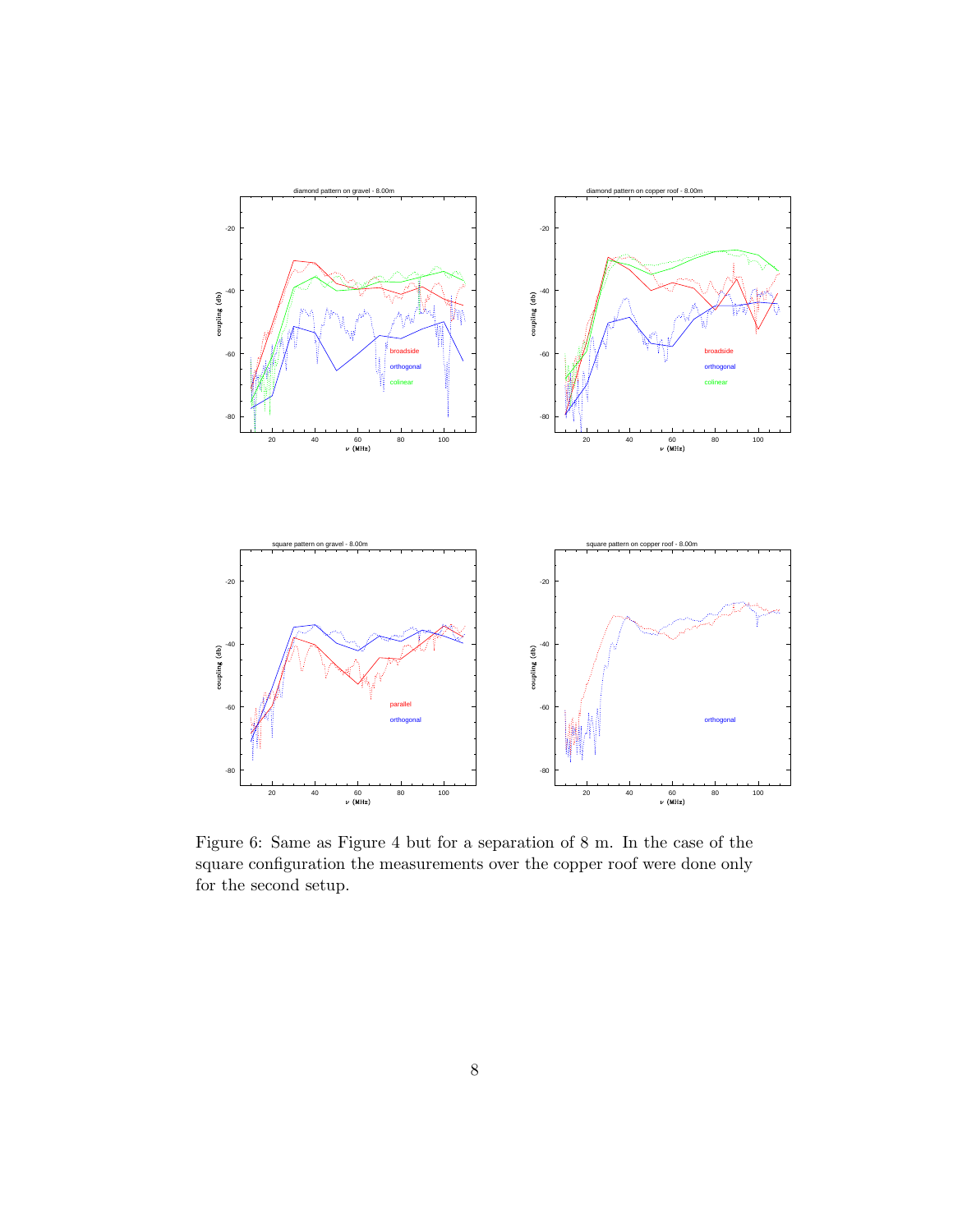

Figure 7: Same as Figure 4 but for a separation of 20 m over gravel for the diamond (left) and square (right) patterns. The measurements for the square pattern were made only for the second setup.

The coupling is generally somewhat higher (2 to 10 dB) over copper than over gravel. In all cases the coupling was very low ( $\sim$  −70 dB) at 10 MHz, where the blades are too short to radiate appreciably,then rose to a maximum at ∼30 MHz, and remained rather flat but declined by ∼5 dB up to 109 MHz. The coupling between orthogonal dipoles in the diamond configuration was generally about 20 dB lower than between broadside and colinear dipoles. In the case of the square configuration, the coupling is similar for parallel and orthogonal dipoles at frequencies ≤30 MHz and ≥90 MHz, but at intermediate frequencies the coupling is higher for orthogonal than for parallel dipoles. This difference between the square and diamond configurations can be explained as an effect of the distance between the ends of the orthogonal dipoles. In the case of the square configuration the orthogonal dipoles are the closest ones, corresponding to a distance similar to that of the colinear dipoles in the diamond configuration, but at an angle of 90°. We also show in Figures 8 and 9 the coupling as a function of distance for the square and diamond configurations, respectively, over gravel. We see in these Figures that the maximum coupling at 4m spacing is  $\sim -20$  dB, declining by ∼5 dB for each 2m increase in spacing.

#### 1.5 Discussion

In retrospect, the Network Analyzer tests were somewhat unnecessary; they show very few features of any importance that were not found with the simple Vector Voltmeter tests. However, it is very comforting to see that both sets of completely independent measurements agree well. This proves the validity of the data.

These results suggest that mutual coupling will be a serious problem but, hopefully, that it is manageable. Coupling errors will probably cause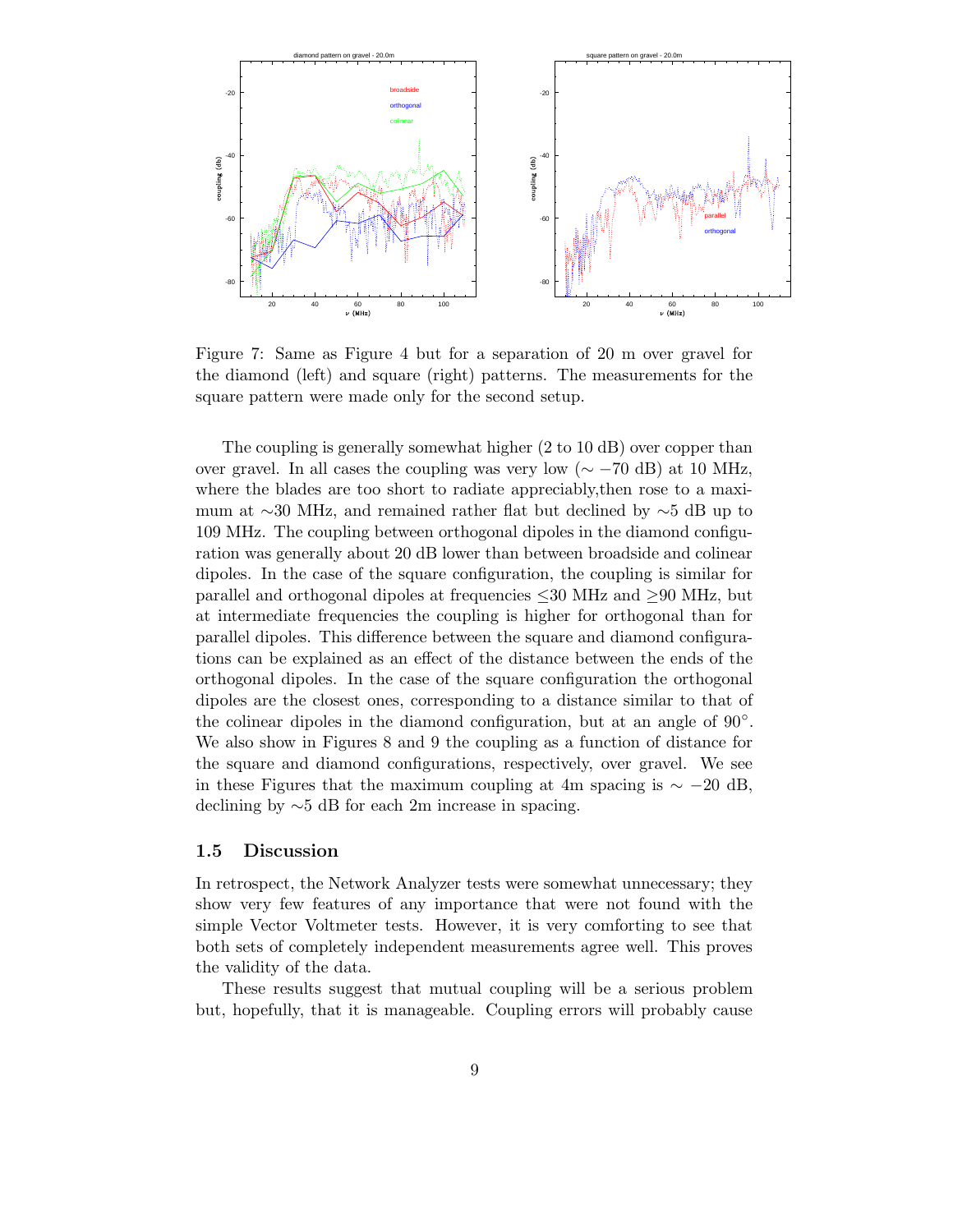appreciable sidelobe levels. Other plots of the data can be obtained from Henrique Schmitt.

The next step in this investigation should be to simulate these coupling data between pairs of single dipoles using EZNEC. If the simulations for the coupling between pairs of dipoles prove to be accurate, then the response pattern of the full station should be simulated. The patterns should be simulated with and without mutual coupling in order to assess the effects of mutual coupling on sidelobe levels, and upon array operation in general with respect to the scientific goals of the project.

# 2 Impedance Measurements

### 2.1 Introduction

Dipole impedance tests were first attempted with an HP Impedance Meter and hybrid balun. They did not produce sensible results and they also disagreed with simulated impedances. This is not understood. On the other hand, our measurements with the Network Analyzer, i.e. S11 and S22, appear to be very believable. They will be described below.

#### 2.2 Impedance data

In Figure 10 we present the results of the impedance measurements. The panels in this figure show the Smith Charts for the impedance measurements over the copper roof (left) and over the gravel (right). In order to have an idea of how much the impedances can vary on different assemblies, we show the measurements of both antennas (top and bottom rows). Also, each panel shows two curves (red and black) corresponding to the two dipoles in each antenna.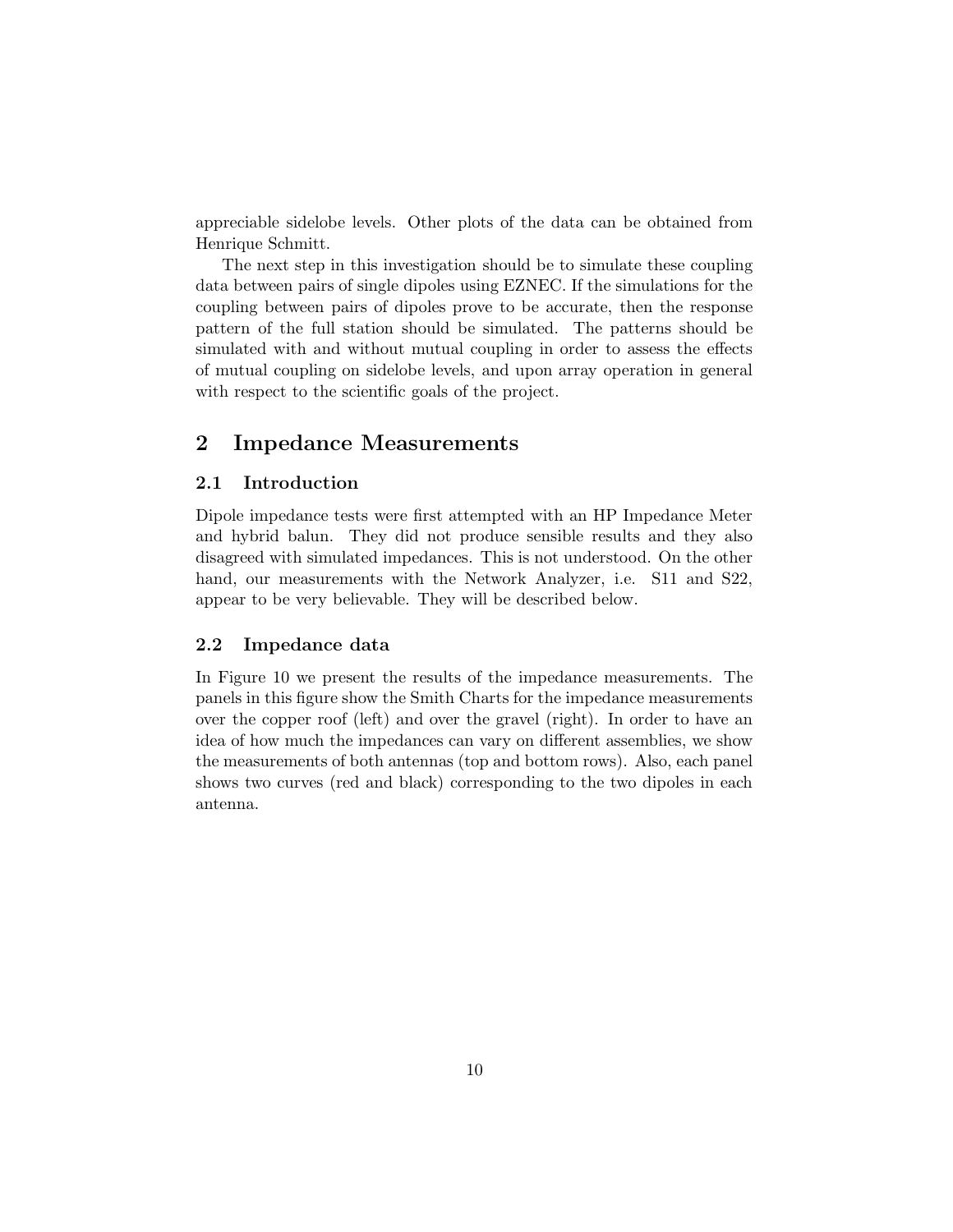

Figure 8: Mutual coupling measurements as a function of antenna separation. Each panel shows a different frequency for the square configuration over gravel.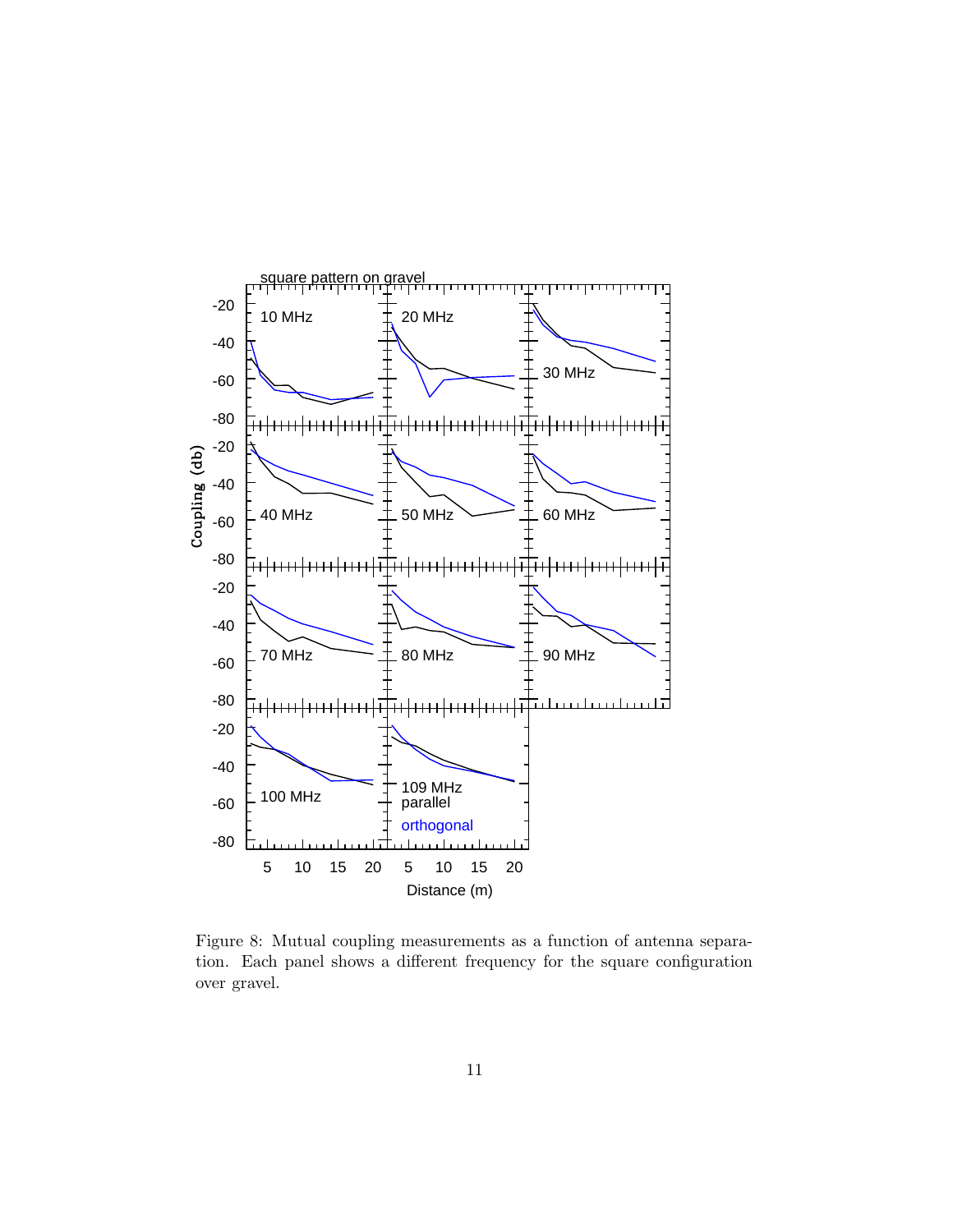

Figure 9: Same as Figure 8 for antennas in a diamond pattern.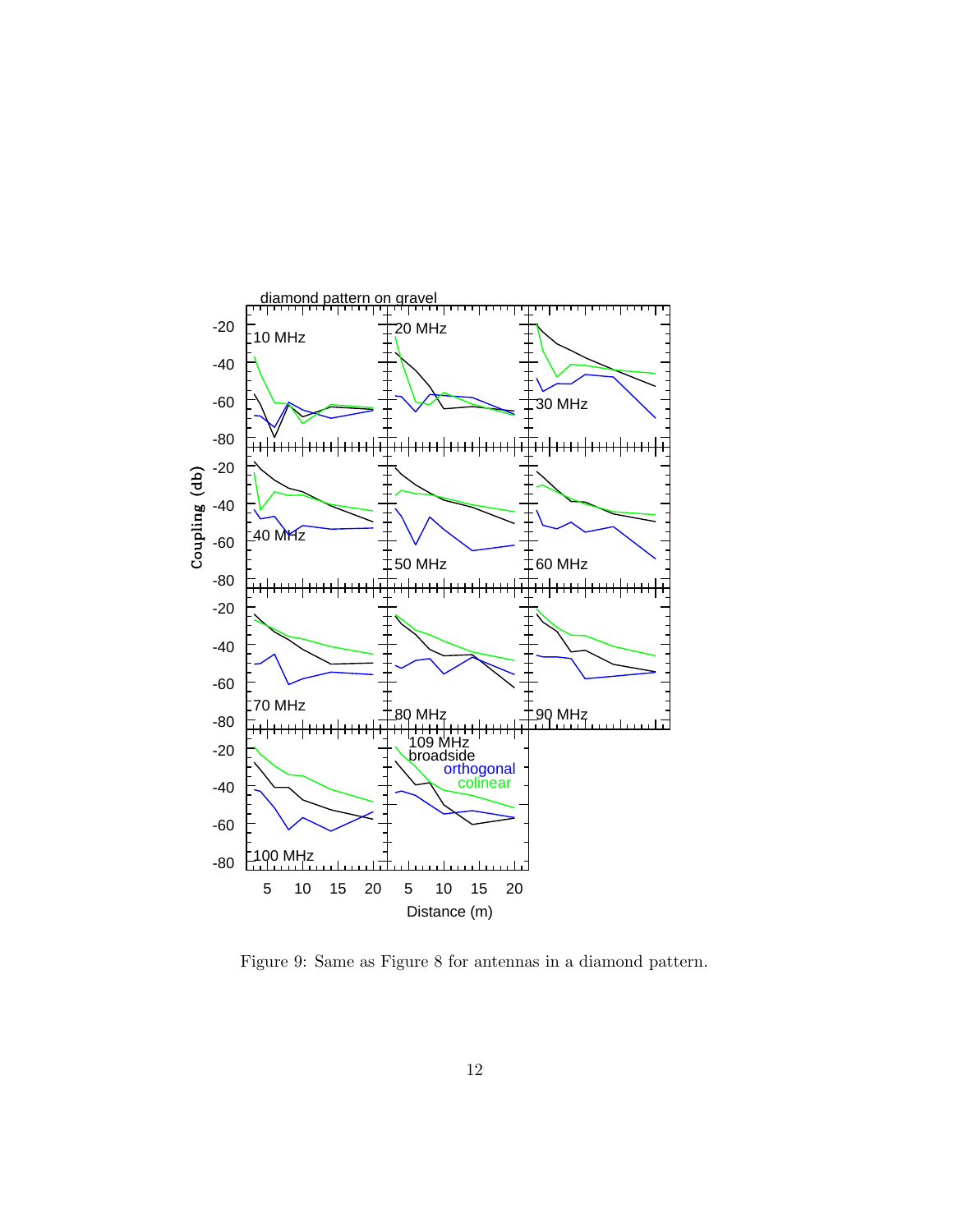



Figure 10: These panels show the Smith Charts of the impedance measurements. The top row corresponds to measurements made on antenna 1 over copper (left) and gravel (right), while in the bottom row we present the same measurements for antenna 2. The black and red curves correspond to the different dipoles on the same stand. These curves start at a frequency of 10 MHz in the outer part of the diagram (bottom right) and spiral inward until they reach 110MHz. The purple squares correspond to 7 selected frequencies (20, 30, 40, 60, 70, 80, and 100 MHz).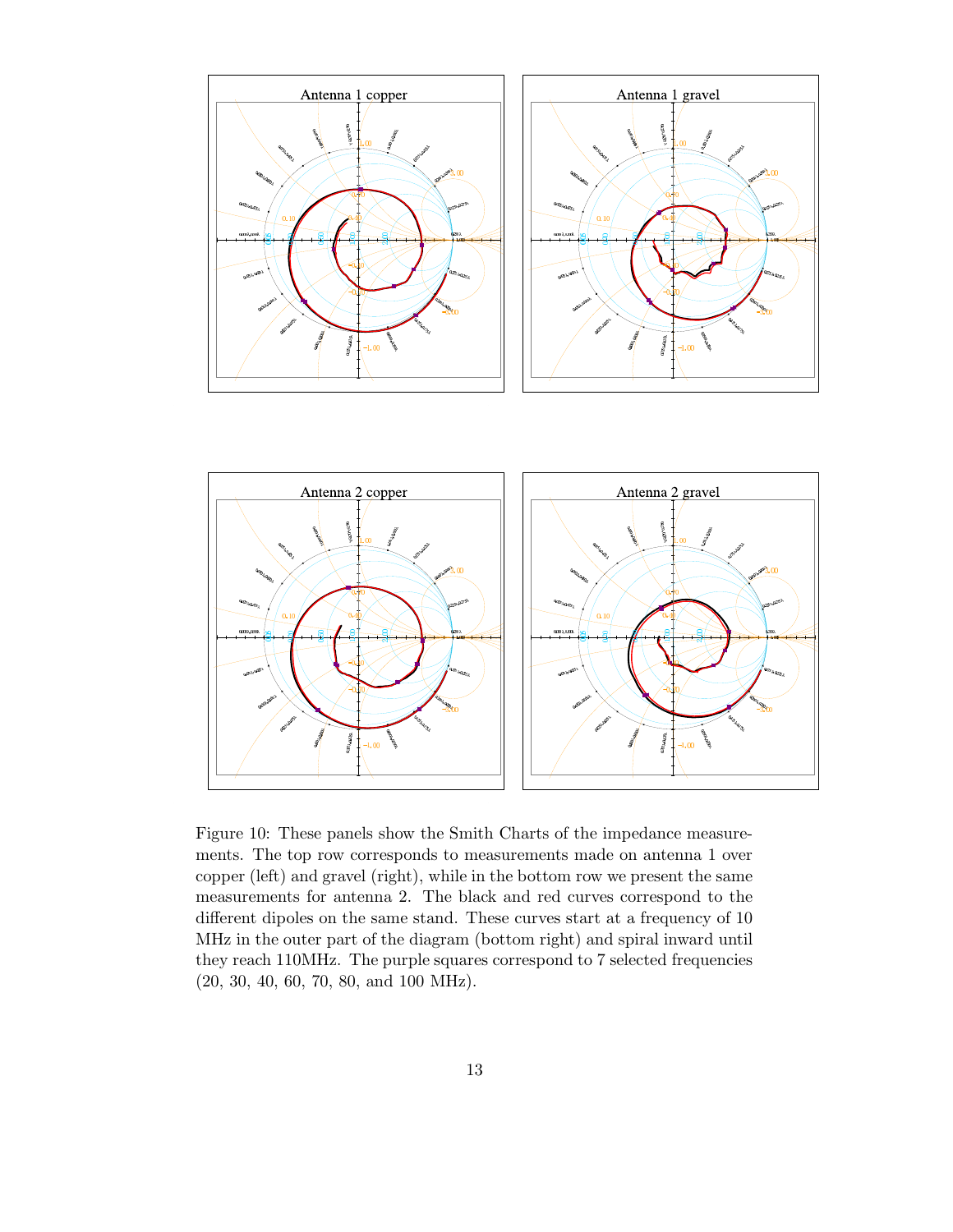The main results that can be seen in these plots are that both antennas have very similar impedances over copper. There are small differences when comparing them in detail with the antennas are over gravel. These difference can probably be attributed to small differences in ground properties. The same can be said when comparing the measurement of both dipoles in the same antenna. The difference between copper and gravel seems intuitively reasonable. There is some absorption by the gravel, causing the SWR to be lower and the data are not as consistent over gravel.

In Figure 11 we present the result of impedance measurements obtained by connecting 100 nH inductors in the leads to a dipole.

One can see that the inductors slightly increase the SWR below 60 MHz. This probably is not of importance because the sky noise dominance of the system is high in this range and lowering the dominance will have little effect. Better matching is important in the 70 to 80 MHz range where the dominance may be marginal. These data suggest that it may be possible to design a very simple LC circuit that will bring the dipole into a good match over the 70 to 80 MHz range.

## 3 Acknowledgments

We wish to thank Brian Hicks who fabricated most of the subsystems used for this project and to thank Namir Kassim and Carl Gross who arranged for the rental of the network analyzer. We also would like to thank Nagini Paravastu for the help with the network analyzer operations, as well as Bob MacDowall, who arranged for us to have access to the Goddard Space Flight Center observing site.